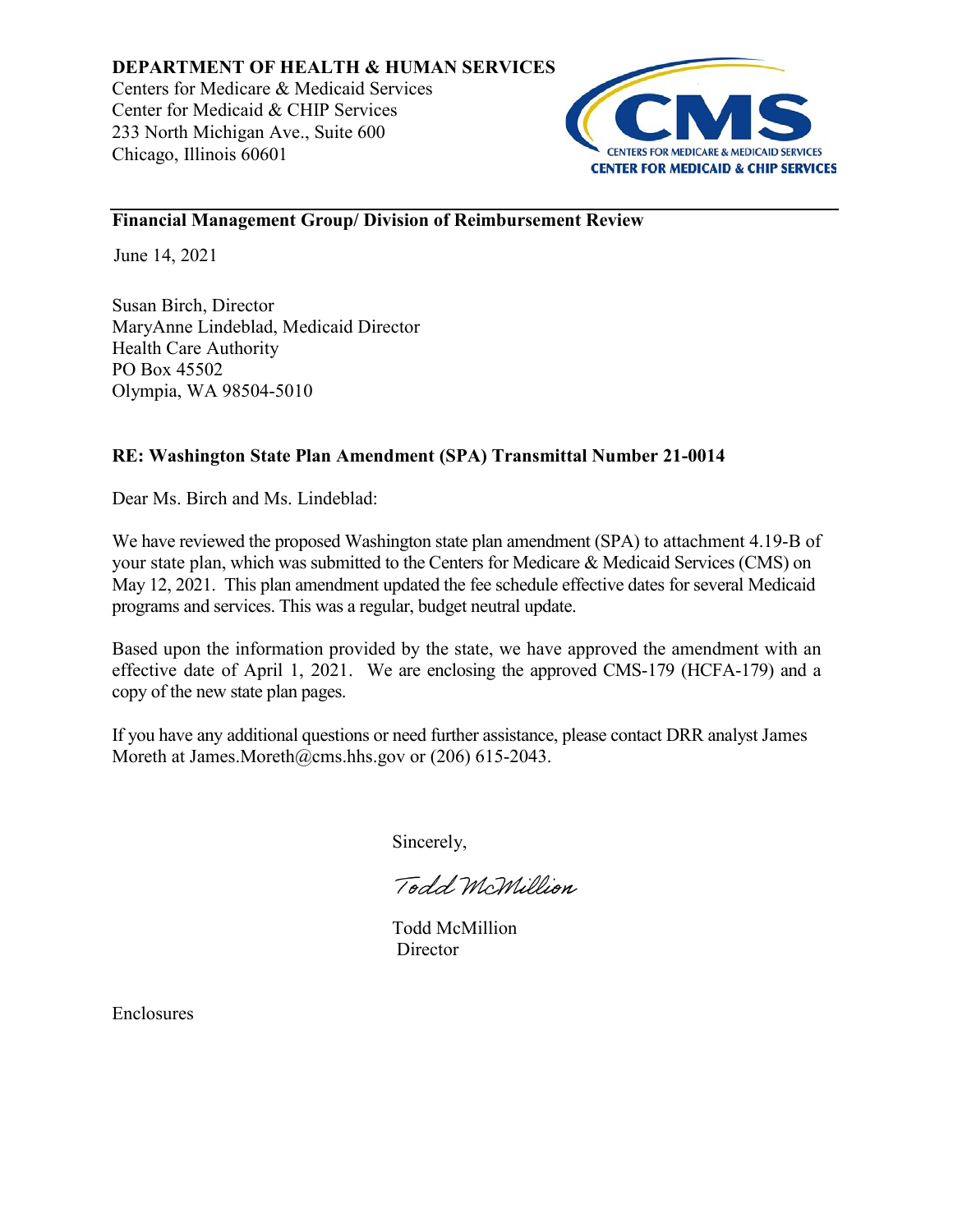| DEPARTMENT OF HEALTH AND HUMAN SERVICES<br>HEALTH CARE FINANCING ADMINISTRATION                                                                                                                                                                                                        |                                                                                                                                                                                                       | <b>FORM APPROVED</b><br>OMB NO. 0938-0193 |
|----------------------------------------------------------------------------------------------------------------------------------------------------------------------------------------------------------------------------------------------------------------------------------------|-------------------------------------------------------------------------------------------------------------------------------------------------------------------------------------------------------|-------------------------------------------|
| <b>TRANSMITTAL AND NOTICE OF APPROVAL OF</b><br><b>STATE PLAN MATERIAL</b>                                                                                                                                                                                                             | 1. TRANSMITTAL NUMBER:<br>21-0014                                                                                                                                                                     | 2. STATE<br>Washington                    |
| FOR: HEALTH CARE FINANCING ADMINISTRATION                                                                                                                                                                                                                                              | 3. PROGRAM IDENTIFICATION: TITLE XIX OF THE<br>SOCIAL SECURITY ACT (MEDICAID)                                                                                                                         |                                           |
| TO: REGIONAL ADMINISTRATOR<br>HEALTH CARE FINANCING ADMINISTRATION<br>DEPARTMENT OF HEALTH AND HUMAN SERVICES<br>5. TYPE OF PLAN MATERIAL (Check One):                                                                                                                                 | 4. PROPOSED EFFECTIVE DATE<br>April 1, 2021                                                                                                                                                           |                                           |
| NEW STATE PLAN<br>AMENDMENT TO BE CONSIDERED AS NEW PLAN<br>$\boxtimes$ AMENDMENT                                                                                                                                                                                                      |                                                                                                                                                                                                       |                                           |
| COMPLETE BLOCKS 6 THRU 10 IF THIS IS AN AMENDMENT (Separate Transmittal for each amendment)<br>6. FEDERAL STATUTE/REGULATION CITATION:<br>$1902(a)$ of the Social Security Act<br>8. PAGE NUMBER OF THE PLAN SECTION OR ATTACHMENT:<br>Attachment 4.19-B pages 5, 14, 16-1, 16-3, 16-4 | 7. FEDERAL BUDGET IMPACT:<br>a. FFY 2021 \$0<br>b. FFY 2022 \$0<br>9. PAGE NUMBER OF THE SUPERSEDED PLAN SECTION<br>OR ATTACHMENT (If Applicable):<br>Attachment 4.19-B pages 5, 14, 16-1, 16-3, 16-4 |                                           |
| 10. SUBJECT OF AMENDMENT:<br>April 2021 Fee Schedule Effective Dates<br>11. GOVERNOR'S REVIEW (Check One):<br>GOVERNOR'S OFFICE REPORTED NO COMMENT<br>COMMENTS OF GOVERNOR'S OFFICE ENCLOSED<br>NO REPLY RECEIVED WITHIN 45 DAYS OF SUBMITTAL                                         | $\boxtimes$ OTHER, AS SPECIFIED: Exempt                                                                                                                                                               |                                           |
| 12. SIGNATURE OF STATE AGENCY OFFICIAL:<br>Mary Chine Swelchand<br>13. TYPED NAME:<br>MaryAnne Lindeblad<br>14. TITLE:<br>Medicaid Director<br>15. DATE SUBMITTED:<br>5/12/2021                                                                                                        | 16. RETURN TO:<br>Ann Myers<br><b>Rules and Publications</b><br>Division of Legal Services<br>Health Care Authority<br>626 8 <sup>th</sup> Ave SE, MS: 42716<br>Olympia, WA 98504-2716                |                                           |
| FOR REGIONAL OFFICE USE ONLY                                                                                                                                                                                                                                                           |                                                                                                                                                                                                       |                                           |
| 17. DATE RECEIVED:<br>May 12, 2021                                                                                                                                                                                                                                                     | 18. DATE APPROVED:<br>June 14, 2021                                                                                                                                                                   |                                           |
| PLAN APPROVED - ONE COPY ATTACHED<br>19. EFFECTIVE DATE OF APPROVED MATERIAL:<br>April 1, 2021<br>21. TYPED NAME:<br>Todd McMillion<br>23. REMARKS:                                                                                                                                    | 20. SIGNATURE OF REGIONAL OFFICIAL:<br>Todd McMillion<br>22. TITLE:<br>Director, Division of Reimbursement Review                                                                                     |                                           |
|                                                                                                                                                                                                                                                                                        |                                                                                                                                                                                                       |                                           |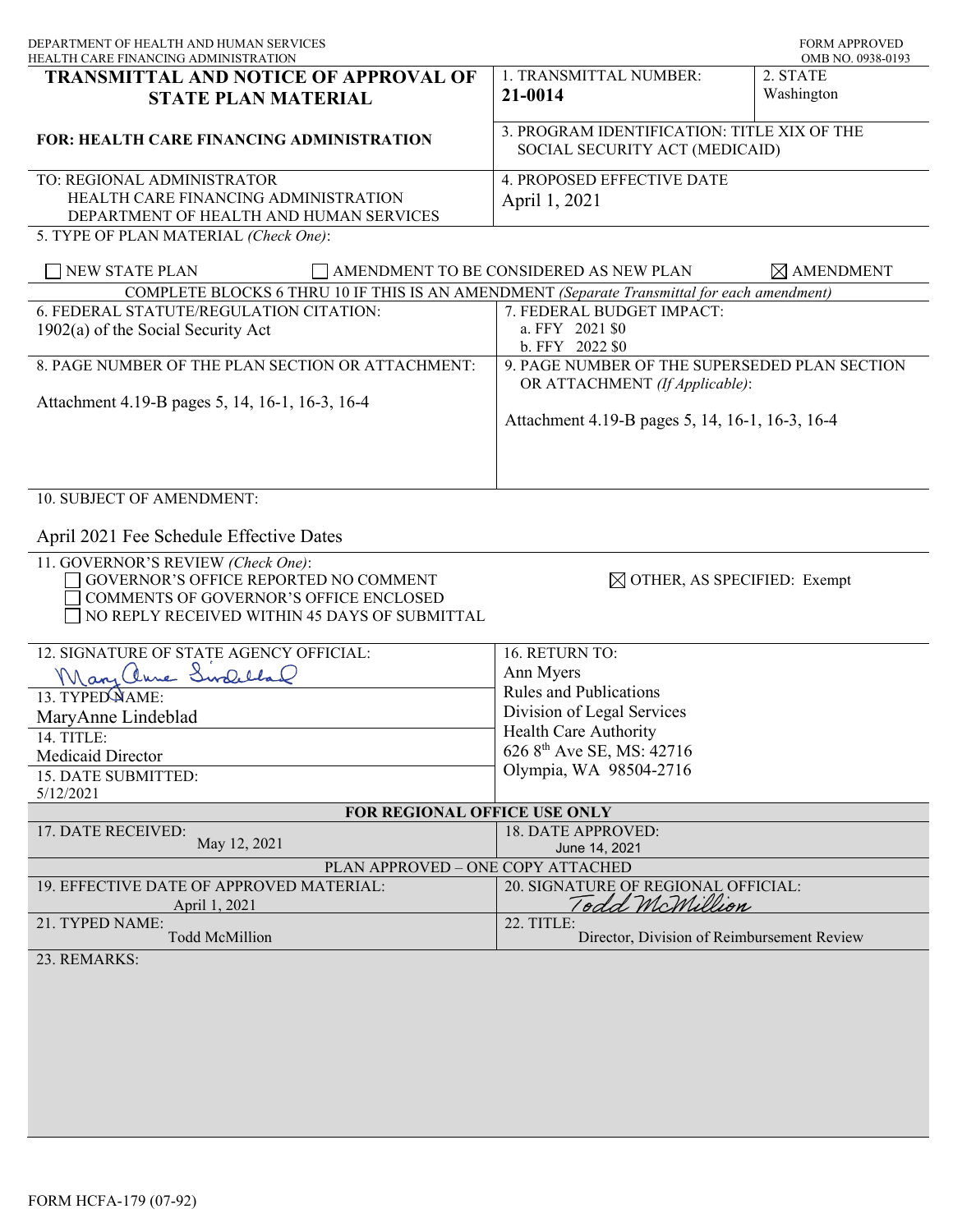State WASHINGTON

#### **POLICY AND METHODS USED IN ESTABLISHING PAYMENT RATES FOR EACH OF THE OTHER TYPES OF CARE OR SERVICE LISTED IN SECTION 1905 (A) OF THE ACT THAT IS INCLUDED IN THE PROGRAM UNDER THE PLAN (cont.)**

#### II. Clinic Services (cont.)

For clients enrolled with a managed care contractor, and effective April 1, 2014, the State anticipates that the managed care contractor will pay each clinic an encounter rate that is at least equal to the PPS rate specific to each clinic.

To ensure that the appropriate amounts are being paid to each clinic, the State will perform an analysis of the managed care contractor's data at least quarterly and verify that the payments made by the managed care contractor in the previous quarter were in compliance with Section 1902(bb)(5)(A) of the SSA. This process will apply to clinics reimbursed under the APM rate methodology and to clinics reimbursed under the PPS rate methodology.

At no time will a managed care organization be at risk for or have any claim to the supplemental payment portion of the rate which will be reconciled to ensure accurate payment of the obligated funds.

Covered services for Medicaid-Medicare patients are reimbursed as detailed in Supplement 1 to Attachment 4.19 (B), pages 1, 2, and 3.

Encounters are limited to one per client per day, except when:

- The client needs to be seen by different practitioners with different specialties; or
- The client needs to be seen multiple times on the same day due to unrelated diagnoses.
- D. Non-hospital-owned Freestanding Ambulatory Surgery Centers

Freestanding ambulatory surgery centers (ASCs) are reimbursed in a manner similar to Medicare's ASC reimbursement model in effect prior to January 1, 2008*.* All ASC procedure codes are fit into one of nine payment groups, with each group having its own payment rate. New procedure codes are associated with the appropriate payment group based on their weights, which are set by CMS under its payment methodology in effect from January 1, 2008, forward. Any new procedure code is put into the payment group containing weights with which it is most similar. The agency pays for the first billed procedure code at 100%, the second at 50% and the third and subsequent procedure codes at zero.

Implantable devices are paid separately. For devices, the ASC bills the agency the amount the facility paid for the device, based on a manufacturer's invoice. The agency pays the invoiced amount.

Except as otherwise noted in the plan, fee schedule rates are the same for both governmental and private providers of these services. The agency's rates were set as of April 1, 2021 and are effective for dates of services on and after that date.

See 4.19-B I, General #G, for the agency's website where the fee schedules are published.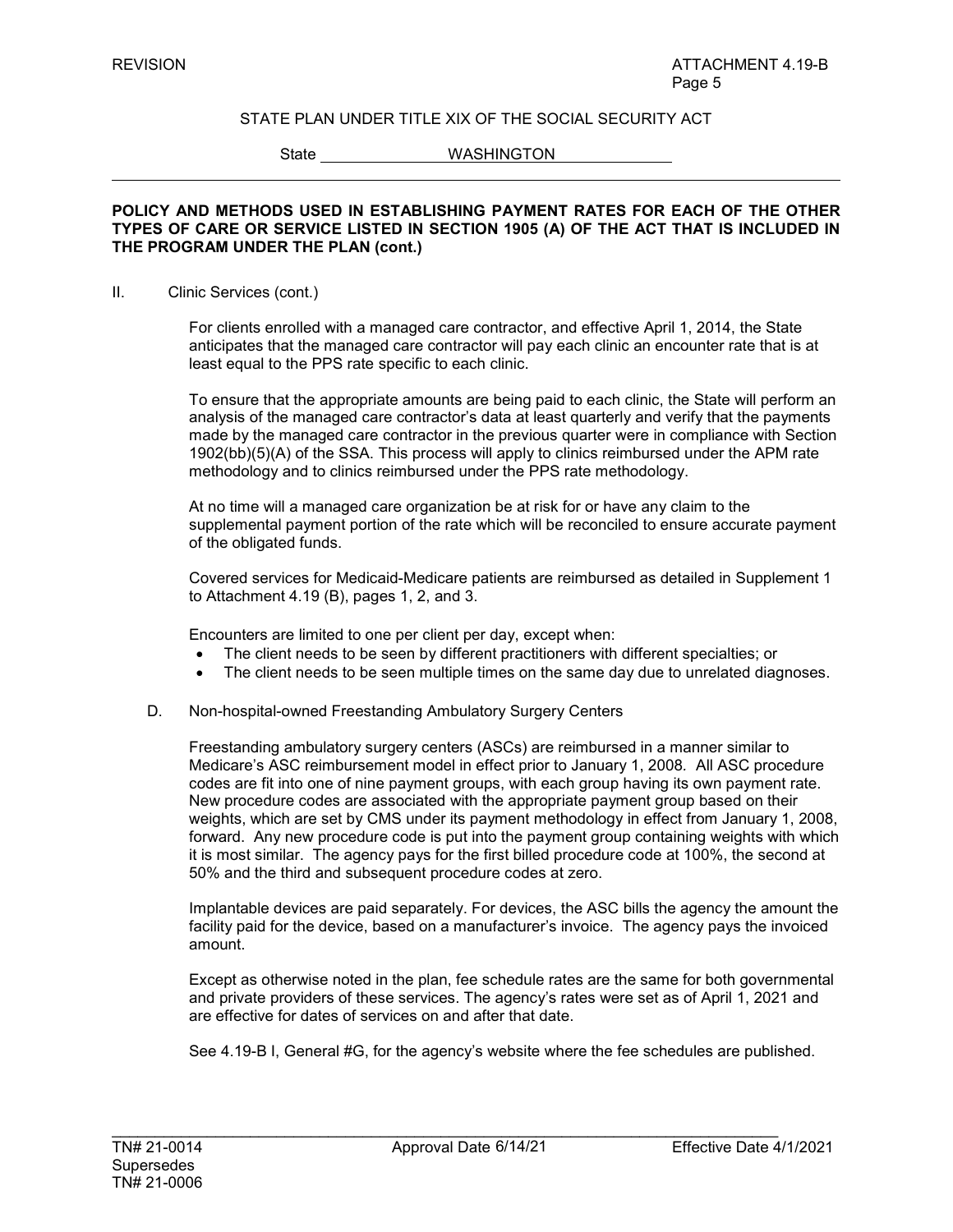State WASHINGTON

#### **POLICY AND METHODS USED IN ESTABLISHING PAYMENT RATES FOR EACH OF THE OTHER TYPES OF CARE OR SERVICE LISTED IN SECTION 1905 (A) OF THE ACT THAT IS INCLUDED IN THE PROGRAM UNDER THE PLAN (cont.)**

#### VI. Dental Services and Dentures

- A. The Medicaid agency pays directly to the specific provider the lesser of the usual and customary charge or a fee based on an agency fee schedule for dentures and dental services that are provided within their specific scope of practice by dentists, dental hygienists, and denturists throughout the state. There are no geographical or other variations in the fee schedule.
- B. The usual and customary charge is defined as that fee usually charged for a given service by an individual dentist, dental hygienist, or denturist to private patients (e.g., that provider's usual fee) and which fee is within the range of usual fees charged by dentists, dental hygienists, or denturists of similar training and experience.
- C. Except as otherwise noted in the plan, fee schedule rates are the same for both governmental and private providers of dentures, dental services and dental hygiene.

See 4.19-B I, General, #G for the agency's website where the fee schedules are published.

The agency's fee schedule rate was set as of April 1, 2021 and is effective for services provided on or after that date.

- D. Under the Oral Health Connections pilot program, eligible dental providers are paid an enhanced rate to provide up to three additional periodontal treatments (for a total of four) per calendar year to adult Medicaid clients who have diabetes or who are pregnant. The Oral Health Connections pilot program is effective for dates of service on or after January 1, 2019, through December 31, 2021.
- E. Eligible dental providers are paid an enhanced rate to provide additional dental services to eligible clients age 5 and under as described in Attachment 3.1-A and 3.1-B section 10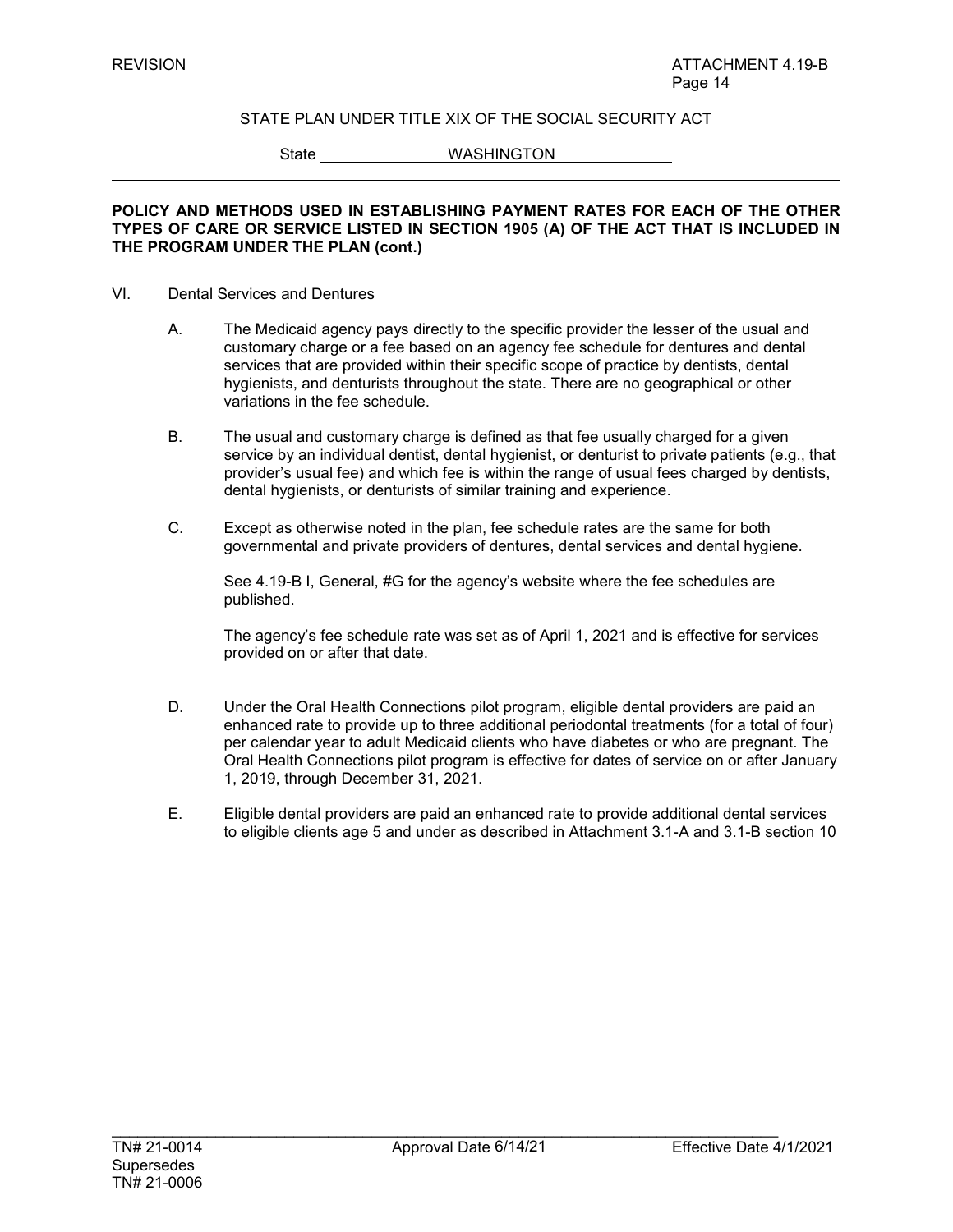State WASHINGTON

VIII. Institutional Services (cont)

- A. Outpatient hospital services (cont)
	- iii. Uses the wage index information established and published by the Centers for Medicare and Medicaid Services (CMS) at the time the OPPS rates are set for the upcoming year. Wage index information reflects labor costs in the cost-based statistical area (CBSA) where a hospital is located.
	- iv. Calculates the hospital-specific graduate medical education (GME) by dividing the direct GME cost reported on worksheet B, part 1, of the CMS cost report by the adjusted total costs from the CMS cost report.
	- v. Uses the EAPG software to determine the following discounts:
		- Multiple Surgery/Significant Procedure 50%
		- Bilateral Pricing 150%
		- Repeat Ancillary Procedures 50%
		- Terminated Procedures 50%
	- vi. Establishes a policy adjustor of 1.35 for services to clients age 17 and under, and establishes a policy adjustor of 1.10 for chemotherapy and combined chemotherapy/pharmacotherapy groups. These policy adjustors are not exclusive.

The statewide standardized conversion factor and all hospital-specific adjustments are effective April 1, 2021. See 4.19-B, I, General, #G for the agency's website where the fee schedule and conversion factors are published.

- c. Effective for dates of admission on or after July 1, 2013, supplemental payments will be paid for outpatient Medicaid services not to exceed the upper payment limit as determined by the available federal financial participation for fee-for-service claims. The supplemental payment is based on the distribution amount mandated by the legislature to the following hospital categories as defined in RCW 74.60.010: Psychiatric hospitals
	- Prospective Payment hospitals other than psychiatric or rehabilitation hospitals
	- Rehabilitation hospitals
	- Border hospitals.

For hospitals designated as prospective payment system (PPS) hospitals, \$60,000,000 per state fiscal year. For hospitals designated as out-of-state border area hospitals, \$500,000 per state fiscal year.

The payment is calculated by applying the Medicaid fee-for-service rates in effect on July 1, 2009, to each hospital's Medicaid and CHIP outpatient fee-for-service claims and Medicaid and CHIP managed care encounter data for the base year as defined in RCW 74.60.010. This sum is divided by the aggregate total of all hospitals within each category to determine the individual hospital pro rata share percentage. The individual hospital payment is the pro rata percentage multiplied by the amount mandated to be distributed by the Legislature within each hospital category.

The payment will be made quarterly, by dividing the total annual disbursement amount by four (4) to calculate the quarterly amount.

\_\_\_\_\_\_\_\_\_\_\_\_\_\_\_\_\_\_\_\_\_\_\_\_\_\_\_\_\_\_\_\_\_\_\_\_\_\_\_\_\_\_\_\_\_\_\_\_\_\_\_\_\_\_\_\_\_\_\_\_\_\_\_\_\_\_\_\_\_\_\_\_\_\_\_\_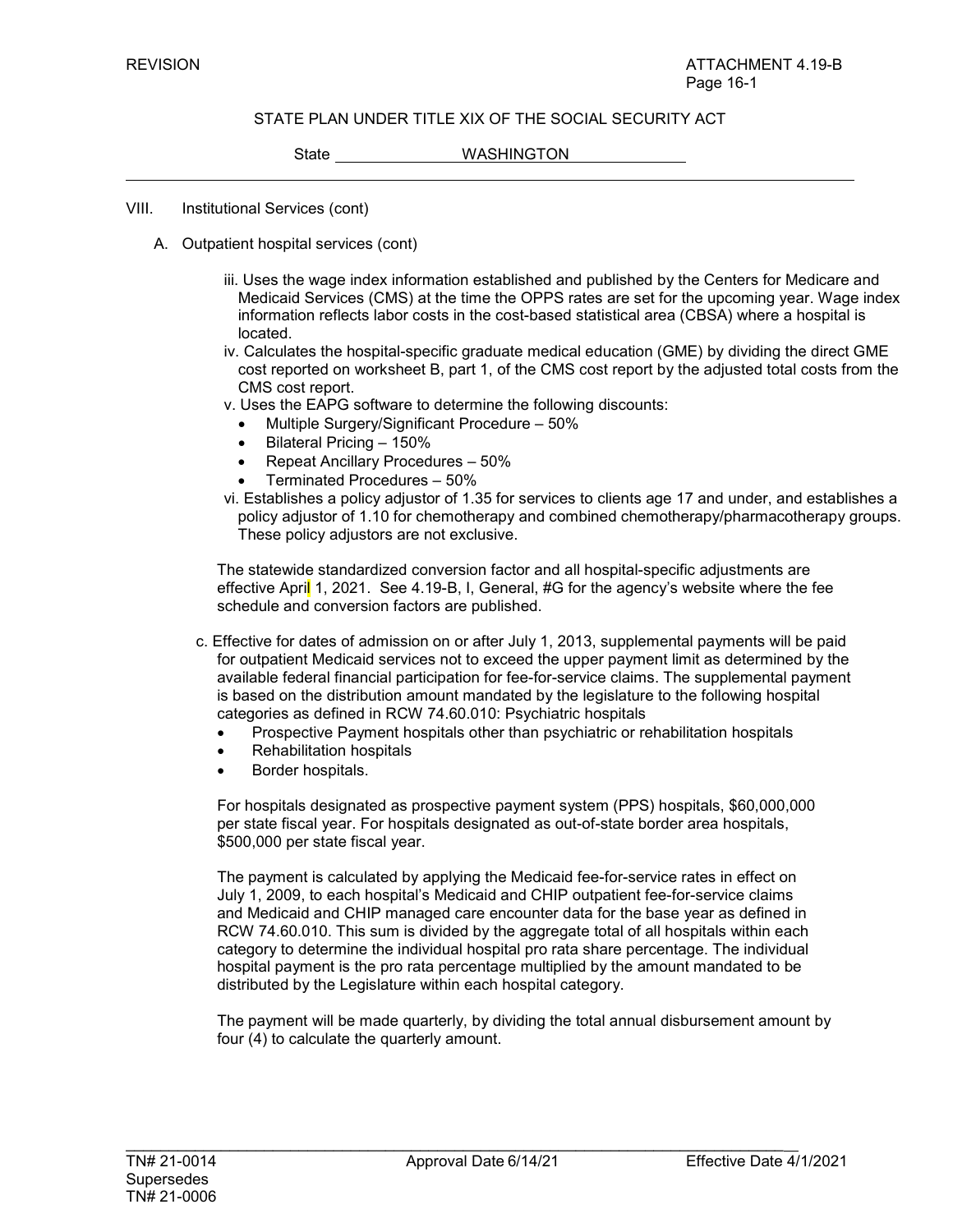State WASHINGTON

#### VIII. Institutional Services (cont)

- A. Outpatient hospital services (cont)
	- 2. Fee Schedule

For non-CAH hospitals and covered services not paid using the OPPS or the "hospital outpatient rate", the agency pays the lesser of the usual and customary charge or a fee based on an agency fee schedule for covered procedures*.* 

Services paid using the agency's fee schedule include, but are not limited to, physical therapy, occupational therapy, speech/language therapy, corneal transplants, and other hospital services as identified and published by the agency.

Except as otherwise noted in the plan, fee schedule rates are the same for both governmental and private providers of outpatient hospital services. The agency's outpatient fee schedule is effective for services provided on and after April 1, 2021. The fee schedule is updated quarterly in a budget neutral manner. See 4.19-B, I, General, #G for the agency's website where the fee schedules are published.

Back to TOC